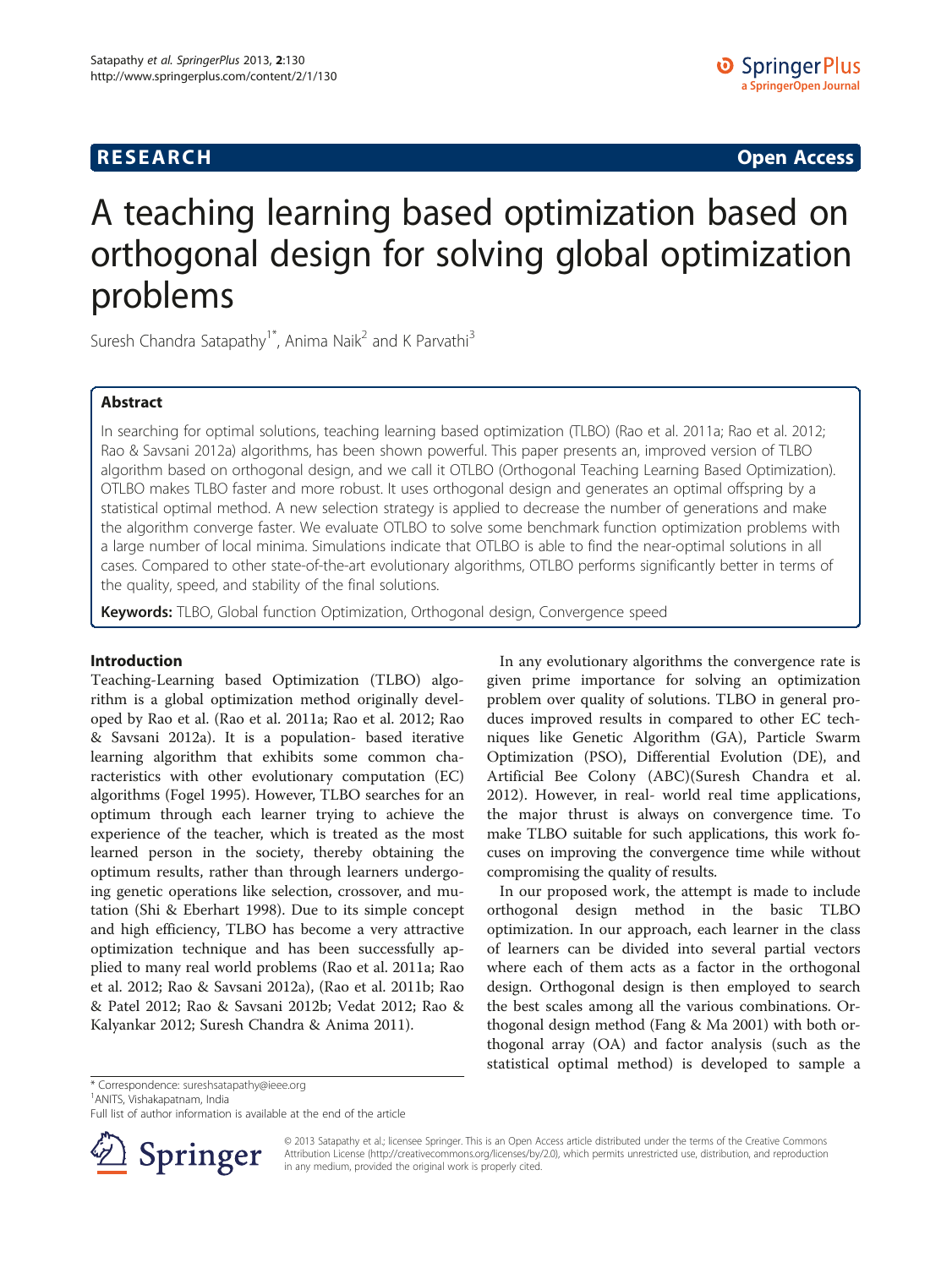small, but representative set of combinations for experimentation to obtain good combinations. OA is a fractional factorial array of numbers arranged in rows and columns, where each row represents the levels of factors in each combination, and each column represents a specific factor that can be changed from each combination. It can assure a balanced comparison of levels of any factor. The term "main effect" designates the effect on response variables that one can trace to a design parameter. The array is called orthogonal because all columns can be evaluated independently of one another, and the main effect of one factor does not bother the estimation of the main effect of another factor. Recently, some researchers applied the orthogonal design method incorporated with EAs to solve optimization problems. Leung and Wang (Leung & Wang [2001\)](#page-10-0) incorporated orthogonal design in genetic algorithm for numerical optimization problems found such method was more robust and statistically sound. This method was also adopted by other researchers (Ding et al. [1997;](#page-10-0) Kui-fan et al. [2002](#page-10-0); San-You et al. [2005;](#page-11-0) Wang et al. [2007](#page-11-0); Wang et al. [2012\)](#page-11-0) to solve optimization problems. Numerical results demonstrated that these techniques had a significantly better performance than the traditional EAs on the problems studied, and the resulting algorithm can be more robust and statistically sound. In this paper, the orthogonal design is implemented on TLBO (hence called OTLBO) to make it faster and more robust. It is shown empirically that OTLBO has high performance in solving benchmark functions comprising many parameters, as compared with some existing EAs.

The rest of this paper is organized as follows. "Teaching–learning-based optimization" briefly describes TLBO as a function optimization technique and "[Orthogonal](#page-2-0) [design](#page-2-0)" presents some properties of the orthogonal design method. "[Proposed orthogonal teaching](#page-3-0)– [learning-based optimizer \(OTLBO\)](#page-3-0)" presents the proposed OTLBO. In "[Experimental results](#page-3-0)", we test our algorithm through some benchmark functions which is followed by discussions and analysis of the optimization experiments for the OTLBO. The last section, "[Conclusions and further study](#page-10-0)", is devoted to conclusions and future studies.

### Teaching–learning-based optimization

This optimization method is based on the effect of the influence of a teacher on the output of learners in a class. It is a population based method and like other population based methods it uses a population of solutions to proceed to the global solution. A group of learners constitute the population in TLBO. In any optimization algorithms there are numbers of

different design variables. The different design variables in TLBO are analogous to different subjects offered to learners and the learners' result is analogous to the 'fitness,' as in other population-based optimization techniques. As the teacher is considered the most learned person in the society, the best solution so far is analogous to Teacher in TLBO. The process of TLBO is divided into two parts. The first part consists of the "Teacher phase" and the second part consists of the "[Learner phase](#page-2-0)". The "Teacher phase" means learning from the teacher and the "[Learner phase](#page-2-0)" means learning through the interaction between learners. In the sub-sections below we briefly discuss the implementation of TLBO.

### Initialization

Following are the notations used for describing the TLBO

N: number of learners in class i.e. "class size" D: number of courses offered to the learners MAXIT: maximum number of allowable iterations

The population  $X$  is randomly initialized by a search space bounded by matrix of  $N$  rows and  $D$  columns. The *jth* parameter of the *ith* learner is assigned values randomly using the equation

$$
x_{(i,j)}^0 = x_j^{min} + rand \times \left(x_j^{max} - x_j^{min}\right) \tag{1}
$$

where rand represents a uniformly distributed random variable within the range (0, 1),  $x_j^{min}$  and  $x_j^{max}$  represent the minimum and maximum value for *jth* parameter. The parameters of *ith* learner for the generation  $g$  are given by

$$
X_{(i)}^g = \left[ x_{(i,1)}^g, x_{(i,2)}^g, x_{(i,3)}^g, \dots, x_{(i,j)}^g, \dots, x_{(i,D)}^g \right] \tag{2}
$$

### Teacher phase

The mean parameter  $M<sup>g</sup>$  of each subject of the learners in the class at generation  $g$  is given as

$$
M^{g} = \left[m_{1}^{g}, m_{2}^{g}, \dots, m_{j}^{g}, \dots, m_{D}^{g}\right]
$$
 (3)

The learner with the minimum objective function value is considered as the teacher  $X_{Teacher}^g$  for respective iteration. The Teacher phase makes the algorithm proceed by shifting the mean of the learners towards its teacher. To obtain a new set of improved learners a random weighted differential vector is formed from the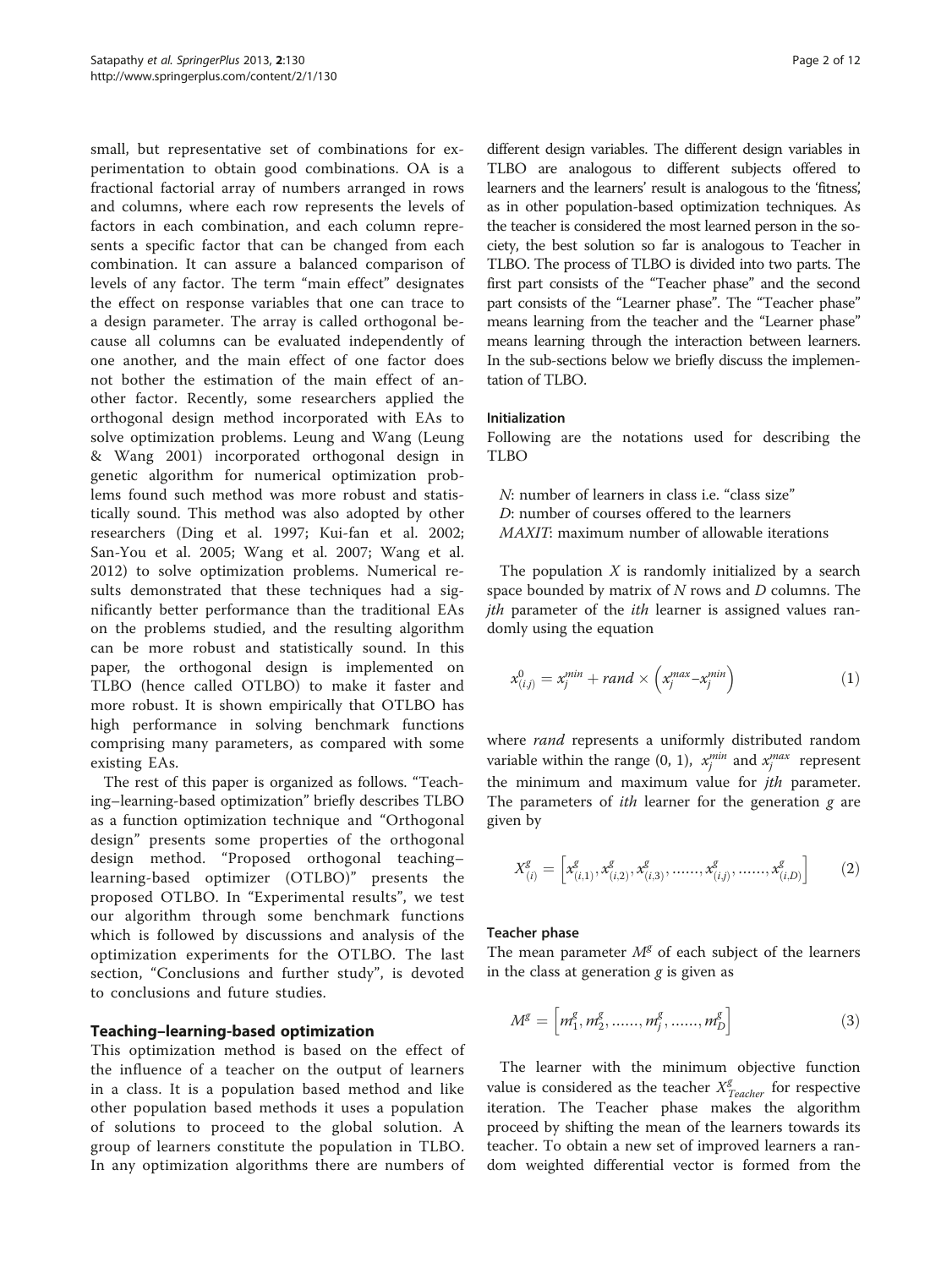<span id="page-2-0"></span>current mean and the desired mean parameters and added to the existing population of learners.

$$
Xnew_{(i)}^{g} = X_{(i)}^{g} + rand \times (X_{Teacher}^{g} - T_F M^g)
$$
 (4)

 $T_F$  is the teaching factor which decides the value of mean to be changed. Value of  $T_F$  can be either 1 or 2. The value of  $T_F$  is decided randomly with equal probability as,

$$
T_F = round [1 + rand(0, 1) \{2-1\}]
$$
 (5)

Where  $T_F$  is not a parameter of the TLBO algorithm. The value of  $T_F$  is not given as an input to the algorithm and its value is randomly decided by the algorithm using Eq. (5). After conducting a number of experiments on many benchmark functions it is concluded that the algorithm performs better if the value of  $T_F$  is between 1 and 2. However, the algorithm is found to perform much better if the value of  $T_F$  is either 1 or 2 and hence to simplify the algorithm, the teaching factor is suggested to take either 1 or 2 depending on the rounding up criteria given by Eq. (5).

If  $Xnew_{(i)}^g$  is found to be a superior learner than  $X_{(i)}^g$  in generation *g*, than it replaces inferior learner  $X_{(i)}^g$  in the matrix.

### Learner phase

In this phase the interaction of learners with one another takes place. The process of mutual interaction tends to increase the knowledge of the learner. The random interaction among learners improves his or her knowledge. For a given learner  $X_{(i)}^g$ , another learner  $X_{(r)}^g$  is randomly selected  $(i \neq r)$ . The *ith* parameter of the matrix  $Xnew$  in the learner phase is given as

$$
Xnew_{(i)}^{g} = \begin{cases} X_{(i)}^{g} + rand \times \left(X_{(i)}^{g} - X_{(r)}^{g}\right) & \text{if } f\left(X_{(i)}^{g}\right) < f\left(X_{(r)}^{g}\right) \\ X_{(i)}^{g} + rand \times \left(X_{(r)}^{g} - X_{(i)}^{g}\right) & \text{otherwise} \end{cases} \tag{6}
$$

### Algorithm termination

The algorithm is terminated after MAXIT iterations are completed.

Details of TLBO can be refereed in (Rao et al. [2011a](#page-11-0); Rao et al. [2012](#page-11-0); Rao & Savsani [2012a](#page-11-0)).

### Orthogonal design

Consider an experiment that involves some factors, each of which have several possible values called

levels. Suppose that there are P factors, each factor has Q levels. The number of combinations is  $Q^P$ , and for large P and Q it is not practical to evaluate all combinations.

Orthogonal design has been developed as a mathematical tool to study multi-factor and multilevel problems. It aims to extract an orthogonal array L of M rows, where each row represents a combination to be evaluated. The array has three key properties.

- 1) During the experiment, the array represents a subset of M combinations, from all possible  $O^P$ combinations. Computation is reduced considerably because  $M \ll Q^P$ .
- 2) Each column represents a factor. If some columns are deleted from the array, it means a smaller number of factors are considered.
- 3) The columns of the array are orthogonal to each other. The selected subset is scattered uniformly over the search space to ensure its diversity.

A simple but efficient method is proposed in (Wing-Leung & Yuping [2001\)](#page-11-0) to generate an orthogonal array L where  $M = Q \times Q$  and  $P = Q + 1$ . The steps of this method are shown in Algorithm 1.

### Proposed orthogonal teaching–learning-based

Algorithm 1: Procedure for generating an orthogonal array L.

**input**: The number of levels Q output: An orthogonal array L Calculate  $M = Q \times Q$  and  $P = Q + 1$ . Initialize an zero matrix L with M rows and P columns. for  $i = 1$  to M do  $L_{i,1} = \text{mod } ([i-1)/q], q)$  $L_{i,2}$ = mod (i – 1, q) for  $j = 1$  to  $P - 2$  do  $L_{i,2+j}$ = mod  $(L_{i,1} \times j + L_{i,2}, q)$ end end

### optimizer (OTLBO)

We propose a teaching learning based optimization approach based on orthogonal design (OD). In our approach, termed OTLBO, each learner in the class of learners can be divided into several partial vectors where each of them acts as a factor in the orthogonal design. Orthogonal design is then employed to search the best scales among all the various combinations. Compared to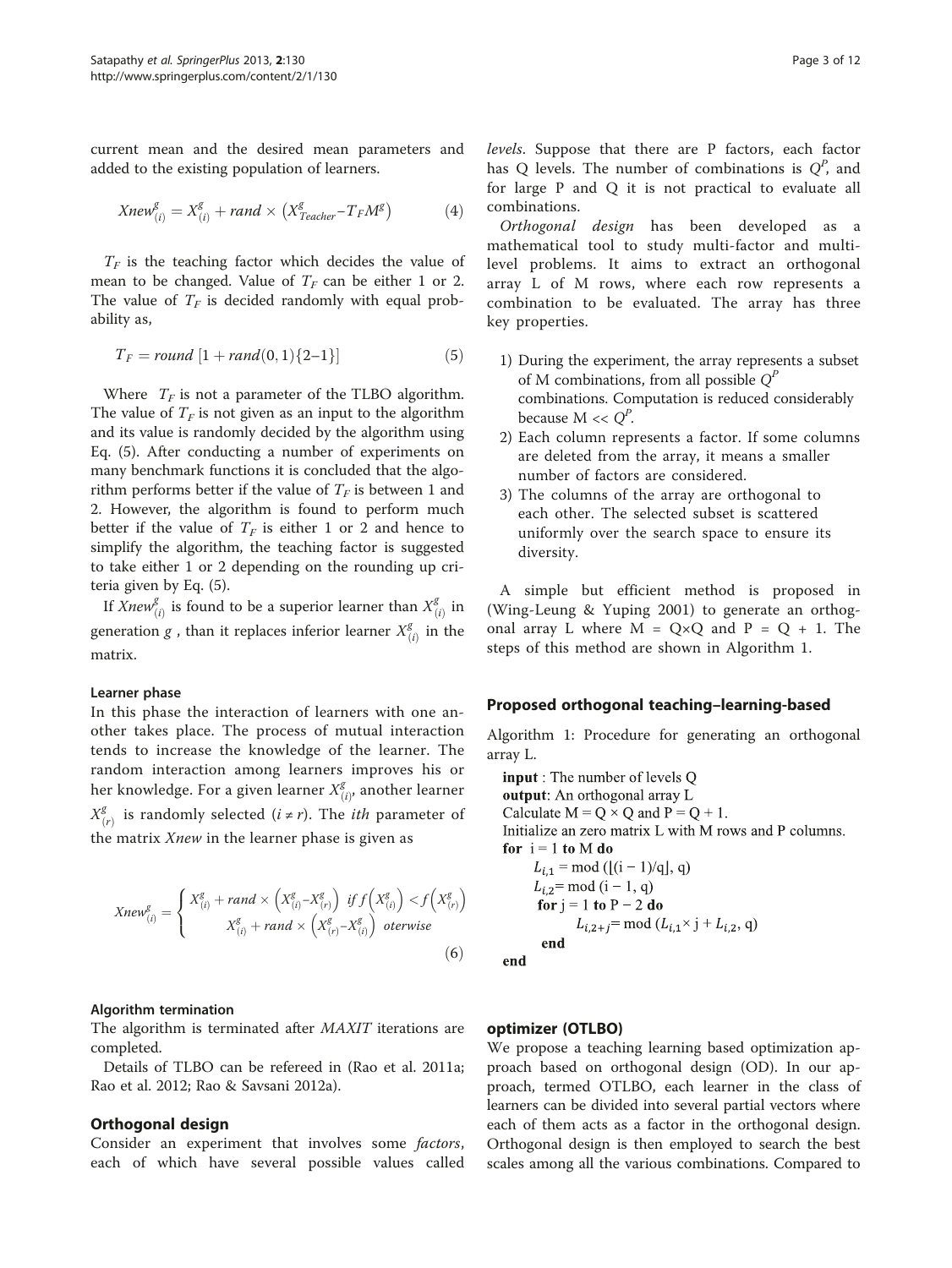<span id="page-3-0"></span>previous OD-based methods (Wing-Leung & Yuping [2001](#page-11-0); Wenyin et al. [2006](#page-11-0); Shinn-Ying et al. [2008;](#page-11-0) Sanyou et al. [2007](#page-11-0); Kwon-Hee et al. [2003](#page-10-0)), our proposed algorithm has the following:

### OD-based operator and updating strategy

Each solution to the optimization problem is represented as a learner. For an objective function with N variables, a learner is encoded in the form of

$$
X_i = [x_{i,1}, x_{i,2}, x_{i,3}, ..., x_{i,N}], i = 1, 2, 3, ......., S
$$

where S is the population size.

The standard TLBO algorithm updates the current learner by comparing with best learner (i.e. teacher) in teacher phase and with a randomly select learner in learner phase. It lacks the interaction between neighboring learners and it may easily trapped into local minima. One technique to address this problem is to employ the multi-parent crossover during evolution and this technique has been shown to improve the convergence rate when applied to GAs.

Given m learners, the question is how to execute the multi-parent efficiently. Since each learner consists of N factors, there are  $m^N$  combinations. Consequently, the orthogonal design method is employed to select m (if a  $L_m$  ( $Q^P$ ) orthogonal array is considered, where P = N and  $Q = m$ ) representative sets of combinations to shorten the computational time. The procedure of ODbased multi-parent is detailed in Algorithm 2.

Algorithm 2: OD-based operator for m learners.

```
input: m particles X_{i,j}, i \in [1,m] and j \in [1,N]
```
**output:** A new set of m learners  $p_{i,i}$ 

Construct the orthogonal array  $L_{m \times m}(m^m + 1)$  using algorithm 1. Delete the last (m + 1 - n) columns of  $L_{m \times m}(m^m + 1)$  to get  $A=L_{m\times m}(m^n)$ Generate m new learners: for  $i = 1$  to  $m$  do

```
for j = 1 to N do
     index = A_{i,i}p_{i,j} = X_{index,i}end
```
end

Compute the fitness for all  $p_{i,j}$ .

Mix  $p_{i,j}$  and  $X_{i,j}$  and rank learners in the decreasing order of fitness

Select the top m learners as the output.

Remark 1: The OD-based operator behaves as the local search among the selected learners.

### Steps of OD-based TLBO

To obtain a more precise solution compared to the standard TLBO, the OD-based operator is employed. The elitism preservation strategy for upgrading the current population is proposed, in which the learner is updated only if its fitness is improved. The procedure for the OD-based TLBO is shown in Algorithm 3. A convergence criterion or the maximum run can be used as the termination condition.

Algorithm 3: OD-based TLBO

input : Population size S, Maximum iterations K output: Best learner

Construct a random initial population of learners  $X_i$ ,  $i \in [1, S]$ . for  $t = 1$  to K do

for  $i=1:$ S  $Do$ Update learners through teacher phase as in original TLBO applying elitism preservation strategy: Select m particles randomly and execute algorithm 2 Set  $p_i = X_i^{\hat{t}+1}$  if  $f(X_i^{t+1}) < f(p_i)$ 

Set g=arg min  $f(p_i)$ 

```
End
for i=1: S
```
Do

Update learners through teacher phase as in original TLBO applying elitism preservation

strategy: Select m particles randomly and execute algorithm 2 Set  $p_i = X_i^{t+1}$  if  $f(X_i^{t+1}) < f(p_i)$ Set g=arg min  $f(p_i)$ end Check the termination condition.

end

Take the learner g as the output.

Remark 2: The convergence of OTLBO is guaranteed because of the elitism preservation strategy. A learner moves only if the movement will lower this objective function.

# Experimental results

We have divided our experimental works into four parts. In part1, we have done performance comparison of OTLBO against basic algorithms like PSO, DE and TLBO to establish that our proposed approach performs better than above algorithms for investigated problems. We used 20 benchmark problems in order to test the performance of the PSO, DE, TLBO and the OTLBO algorithms. This set is large enough to include many different kinds of problems such as unimodal, multimodal, regular, irregular,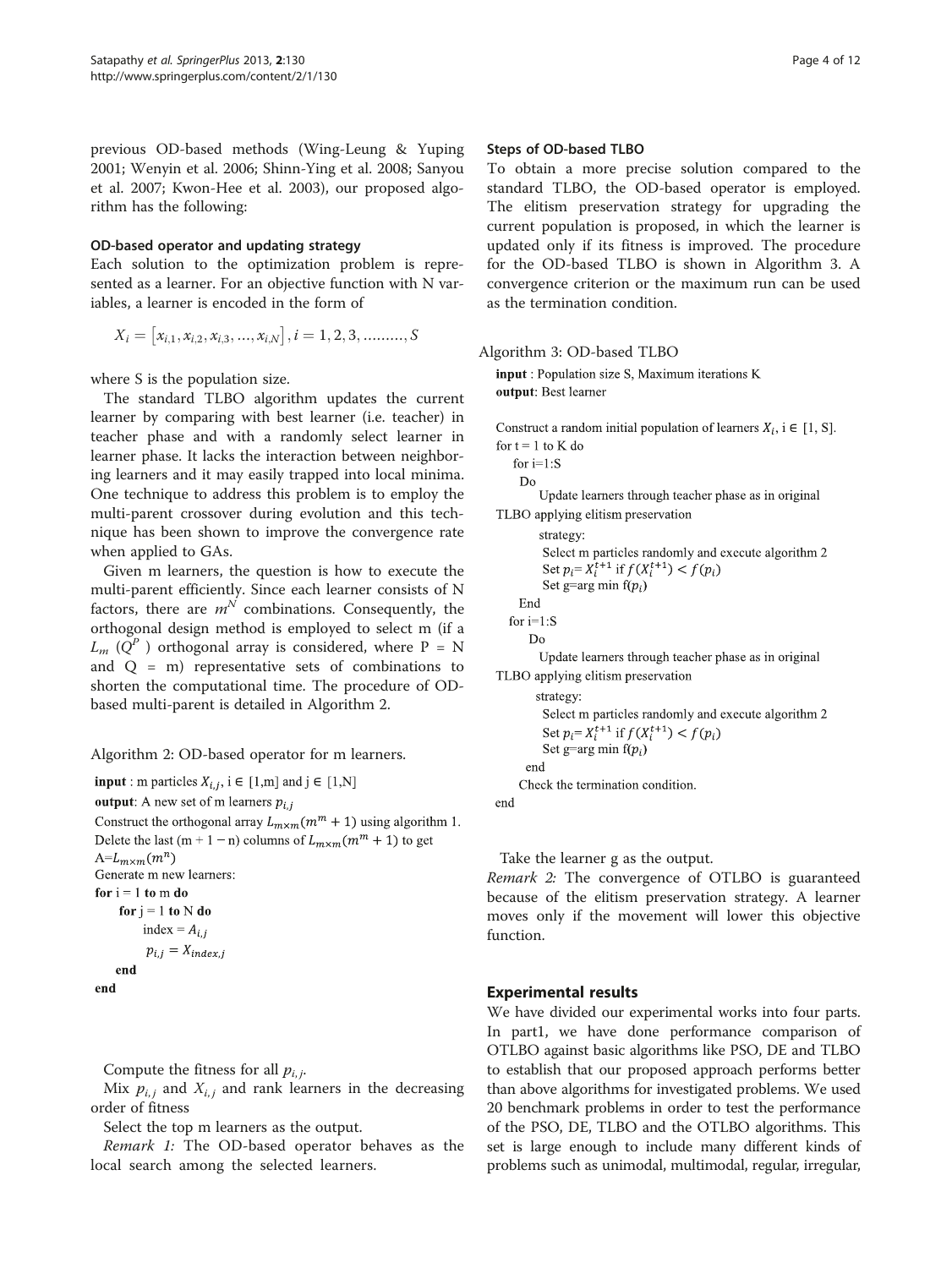| No.            | <b>Function</b>         | D              | $\mathsf{C}$ | Range           | Formulation                                                                                                                                                                       | Value                |
|----------------|-------------------------|----------------|--------------|-----------------|-----------------------------------------------------------------------------------------------------------------------------------------------------------------------------------|----------------------|
| $f_1$          | Step                    | 30             | US           | $[-100, 100]$   | $f(x) = \sum_{i=1}^{D} (x_i + 0.5)^2$                                                                                                                                             | $f_{min}=0$          |
| f <sub>2</sub> | Sphere                  | 30             | US           | $[-100, 100]$   | $f(x) = \sum_{i=1}^{D} x_i^2$                                                                                                                                                     | $f_{min}=0$          |
| $f_3$          | SumSquares              | 30             | US           | $[-100, 100]$   | $f(x) = \sum_{i=1}^{D} i x_i^2$                                                                                                                                                   | $f_{min}=0$          |
| $f_4$          | Quartic                 | 30             | US           | $[-1.28, 1.28]$ | $f(x) = \sum_{i=1}^{D} i x_i^4 + \text{random}(0, 1)$                                                                                                                             | $f_{min}=0$          |
| $f_5$          | Zakharov                | 10             | <b>UN</b>    | $[-5, 10]$      | $f(x) = \sum_{i=1}^{D} x_i^2 + \left(\sum_{i=1}^{D} 0.5ix_i\right)^2 + \left(\sum_{i=1}^{D} 0.5ix_i\right)^4$                                                                     | $f_{min}=0$          |
| $f_6$          | Schwefel 1.2            | 30             | <b>UN</b>    | $[-100, 100]$   | $f(x) = \sum_{i=1}^{D} \left( \sum_{i=1}^{i} x_i \right)^2$                                                                                                                       | $f_{min}=0$          |
| $f_7$          | Schwefel 2.22           | 30             | <b>UN</b>    | $[-10, 10]$     | $f(x) = \sum_{i=1}^{D}  x_i  + \prod_{i=1}^{D}  x_i $                                                                                                                             | $f_{min}=0$          |
| $f_8$          | Schwefel 2.21           | 30             |              | $[-100,100]$    | $f(x) = \frac{max}{i} \{  x_i , 1 \le i \le D \}$                                                                                                                                 | $f_{min}=0$          |
| $f_{9}$        | Bohachevsky1            | $\overline{2}$ | МS           | $[-100, 100]$   | $f(x) = x_1^2 + 2x_2^2 - 0.3 \cos(3\pi x_1) - 0.4\cos(4\pi x_2) + 0.7$                                                                                                            | $f_{min}=0$          |
| $f_{10}$       | Bohachevsky2            | $\overline{2}$ | <b>MS</b>    | $[-100,100]$    | $f(x) = x_1^2 + 2x_2^2 - 0.3\cos(3\pi x_1) * \cos(4\pi x_2) + 0.3$                                                                                                                | $f_{min}=0$          |
| $f_{11}$       | Bohachevsky3            | $\overline{2}$ | <b>MS</b>    | $[-100, 100]$   | $f(x) = x_1^2 + 2x_2^2 - 0.3 \cos((3\pi x_1) + (4\pi x_2)) + 0.3$                                                                                                                 | $f_{min}=0$          |
| $f_{12}$       | Booth                   | $\overline{2}$ | МS           | $[-10, 10]$     | $f(x) = (x_1 + 2x_2 - 7)^2 + (2x_1 + x_2 - 5)^2$                                                                                                                                  | $f_{min}=0$          |
| $f_{13}$       | Rastrigin               | 30             | <b>MS</b>    | $[-5.12, 5.12]$ | $f(x) = \sum_{i=1}^{D} [x_i^2 - 10 \cos(2\pi x_i) + 10]$                                                                                                                          | $f_{min}=0$          |
| $f_{14}$       | Schaffer                | 2              | <b>MN</b>    | $[-100, 100]$   | $f(x) = \frac{\sin^2(\sqrt{x_1^2 + x_2^2}) - 0.5}{(1 + 0.001(x^2 + x^2))^2}$                                                                                                      | $f_{min}=0$          |
| $f_{15}$       | Six hump camel back     | 2              | <b>MN</b>    | $[-5,5]$        | $f(x) = 4x_1^2 - 2.1x_1^4 + \frac{1}{2}x_1^6 + x_1x_2 - 4x_2^2 + 4x_2^4$                                                                                                          | $f_{min} = -1.03163$ |
| $f_{16}$       | Griewank                | 30             | <b>MN</b>    | $[-600, 600]$   | $f(x) = \frac{1}{4000} \sum_{i=1}^{D} x_i^2 - \prod_{i=1}^{D} \cos\left(\frac{x_i}{\sqrt{i}}\right) + 1$                                                                          | $f_{min}=0$          |
| $f_{17}$       | Ackley                  | 30             | <b>MN</b>    | $[-32, 32]$     | $f(x) = -20 \exp \left(-0.2 \sqrt{\frac{1}{D}} \sum_{i=1}^{D} x_i^2\right) - \exp \left(\frac{1}{n} \sum_{i=1}^{D} \cos(2 * pi * x_i)\right) + 20 + e$                            | $f_{min}=0$          |
| $f_{18}$       | Multimod                | 30             | МS           | $[-10, 10]$     | $f(x) = \sum_{i=1}^{D}  x_i  \prod_{i=1}^{D}  x_i $                                                                                                                               | $f_{min}=0$          |
| $f_{19}$       | Noncontinuous rastrigin | 30             | <b>MS</b>    | $[-5.12, 5.12]$ | $f(x) = \sum_{i=1}^{D} [y_i^2 - 10\cos(2\pi y_i) + 10]$ Where $y_i = \begin{cases} x_i  x_i  < 0.5 \\ \frac{round(2x_i)}{2}  x_i  \ge 0.5 \end{cases}$                            | $f_{min}=0$          |
| $f_{20}$       | Weierstrass             | 30             | <b>MS</b>    | $[-0.5, 0.5]$   | $f(x) = \sum_{i=1}^{D} \left( \sum_{k=0}^{kmax} \left[ a^k \cos(2\pi b^k (x_i + 0.5)) \right] \right) - D_{\sum_{k=0}^{D}}^{kmax} \left[ a^k \cos(2\pi b^k (x_i + 0.5)) \right],$ | $f_{min}=0$          |
|                |                         |                |              |                 | where $a = 0.5, b = 3, kmax = 20$                                                                                                                                                 |                      |

<span id="page-4-0"></span>Table 1 Benchmark functions, D Dimension, C Characteristic, U Unimodal, M Multimodal, S Separable, N Non-separable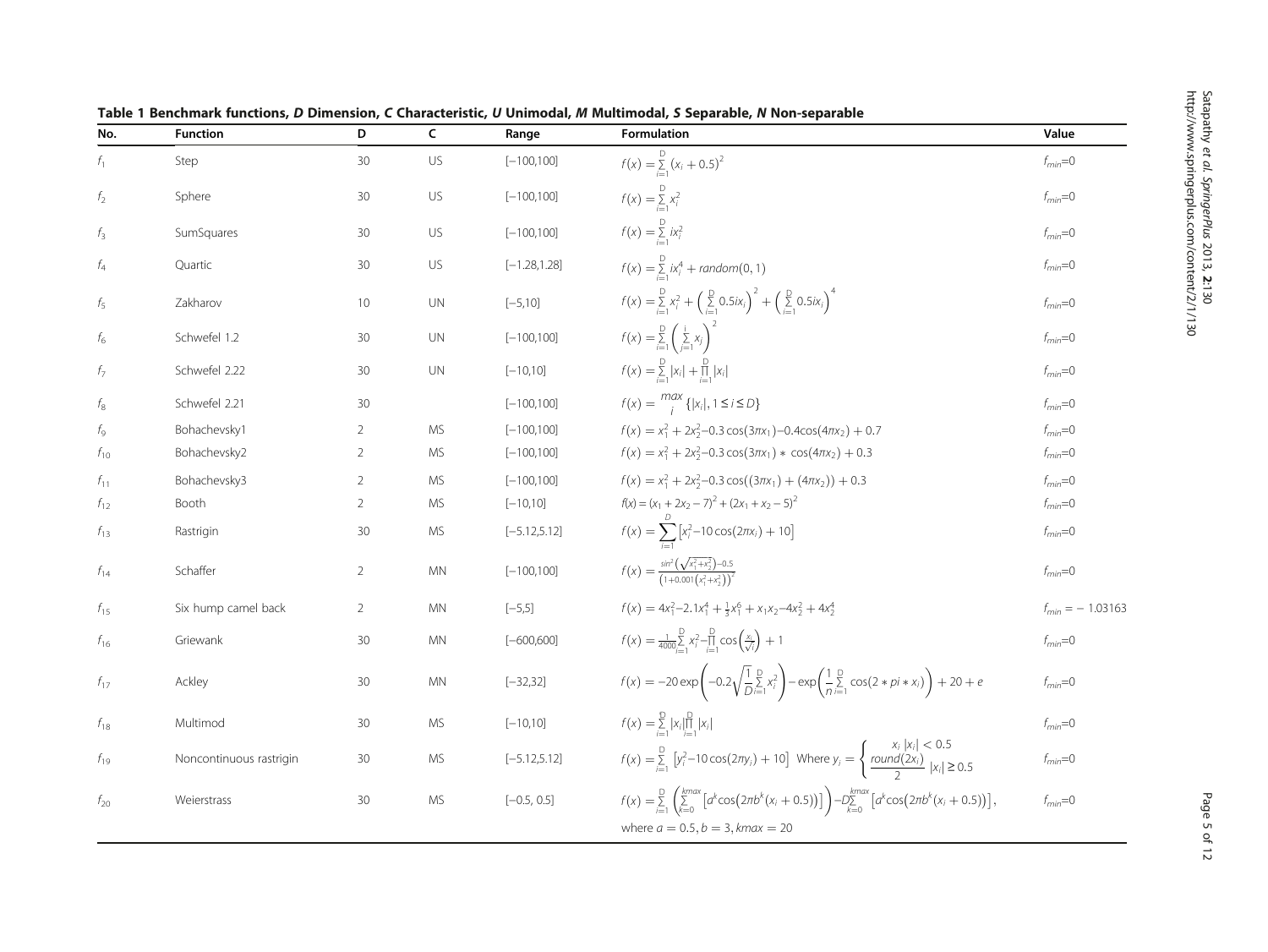<span id="page-5-0"></span>Table 2 No. of fitness evalution comparisons of PSO, DE, TLBO, OTLBO

| No.                       | <b>Function</b>         |      | PSO                 | DE                  | <b>TLBO</b> | <b>OTLBO</b> |
|---------------------------|-------------------------|------|---------------------|---------------------|-------------|--------------|
| $f_1$                     | Step                    | Mean | 40,000              | 2.4833e+4           | 712         | 520.1023     |
|                           |                         | Std  | 0                   | 753.6577            | 30.4450     | 21.0012      |
| $f_2$                     | Sphere                  | Mean | 40,000              | 40,000              | 40,000      | 28712        |
|                           |                         | Std  | 0                   | 0                   | 0           | 971.7807     |
| $f_3$                     | SumSquares              | Mean | 40,000              | 40,000              | 40,000      | 30124        |
|                           |                         | Std  | 0                   | $\mathsf{O}\xspace$ | $\mathbf 0$ | 150.0015     |
| f <sub>4</sub>            | Quartic                 | Mean | 40,000              | 40,000              | 40,000      | 40,000       |
|                           |                         | Std  | 0                   | 0                   | $\mathbf 0$ | 0            |
| $f_5$                     | Zakharov                | Mean | 40,000              | 40,000              | 40,000      | 2.9125e+04   |
|                           |                         | Std  | 0                   | 0                   | $\circ$     | 150.1291     |
| $f_6^{\phantom{\dagger}}$ | Schwefel 1.2            | Mean | 40,000              | 40,000              | 40,000      | 31200        |
|                           |                         | Std  | 0                   | $\mathsf{O}\xspace$ | $\mathbf 0$ | 101.1902     |
| $f_7\,$                   | Schwefel 2.22           | Mean | 40,000              | 40,000              | 40,000      | 40,000       |
|                           |                         | Std  | 0                   | $\overline{0}$      | $\mathbf 0$ | 0            |
| $f_8^{\phantom{\dagger}}$ | Schwefel 2.21           | Mean | 40,000              | 40,000              | 40,000      | 40,000       |
|                           |                         | Std  | 0                   | $\circ$             | 0           | 0            |
| $f_{\rm 9}$               | Bohachevsky1            | an   | 3200                | 4.1111e+03          | 1940        | 1390         |
|                           |                         | Std  | 51.6398             | 117.5409            | 79.8308     | 30.2312      |
| $f_{10}$                  | Bohachevsky2            | Mean | 3.1429e+03          | 4.2844e+003         | 2.0836e+03  | 1290         |
|                           |                         | Std  | 200.5150            | 201.8832            | 140.3219    | 48.9012      |
| $f_{11}$                  | Bohachevsky3            | Mean | 4945                | 7.7822e+03          | 2148        | 1260         |
|                           |                         | Std  | 168.1727            | 140.2739            | 51.4009     | 39.1290      |
| $f_{12}$                  | Booth                   | Mean | 6420                | 1.2554e+004         | 3.4277e+03  | 2.4519e+03   |
|                           |                         | Std  | 18.3935             | 803.3543            | 121.4487    | 150.5112     |
| $f_{13}$                  | Rastrigin               | Mean | 40,000              | 40,000              | 4.4533e+03  | 2.0912e+03   |
|                           |                         | Std  | 0                   | 0                   | 544.6047    | 77.1529      |
| $f_{14}$                  | Schaffer                | Mean | 40,000              | 40,000              | 40,000      | 4.0891e+03   |
|                           |                         | Std  | 0                   | $\circ$             | 0           | 149.9123     |
| $f_{15}$                  | Six hump camel back     | Mean | 800                 | 1.5556e+03          | 720         | 430.2398     |
|                           |                         | Std  | 99.2278             | 136.7738            | 33.0289     | 23.0348      |
| $f_{16}$                  | Griewank                | Mean | 40,000              | 40,000              | 2916        | 1.7655e+003  |
|                           |                         | Std  | 0                   | 0                   | 145.0686    | 62.5381      |
| $f_{17}$                  | Ackley                  | Mean | 40,000              | 40,000              | 40,000      | 40,000       |
|                           |                         | Std  | $\mathsf{O}\xspace$ | $\circ$             | 0           | 0            |
| $f_{18}$                  | Multimod                | Mean | 40,000              | 40,000              | 3488        | 2239         |
|                           |                         | Std  | 0                   | 0                   | 30.2715     | 52.2319      |
| $f_{19}$                  | Noncontinuous rastrigin | Mean | 40,000              | 40,000              | 6.1891e+03  | 2.2512e+03   |
|                           |                         | Std  | 0                   | 0                   | 75.6887     | 40.8082      |
| $f_{20}$                  | Weierstrass             | Mean | 40,000              | 40,000              | 4.0178e+03  | 2.2231e+03   |
|                           |                         | Std  | 0                   | 0                   | 110.5696    | 102.1123     |

separable, non-separable and multidimensional. For experiments in part2 to part4 few functions from these 20 functions are used and those are mentioned in the comparison tables in respective sections of the paper. Initial range, formulation, characteristics and the dimensions of these problems are listed in Table [1.](#page-4-0) Also we have used Friedman's test to determine the average ranking of algorithms based on their performance in each part.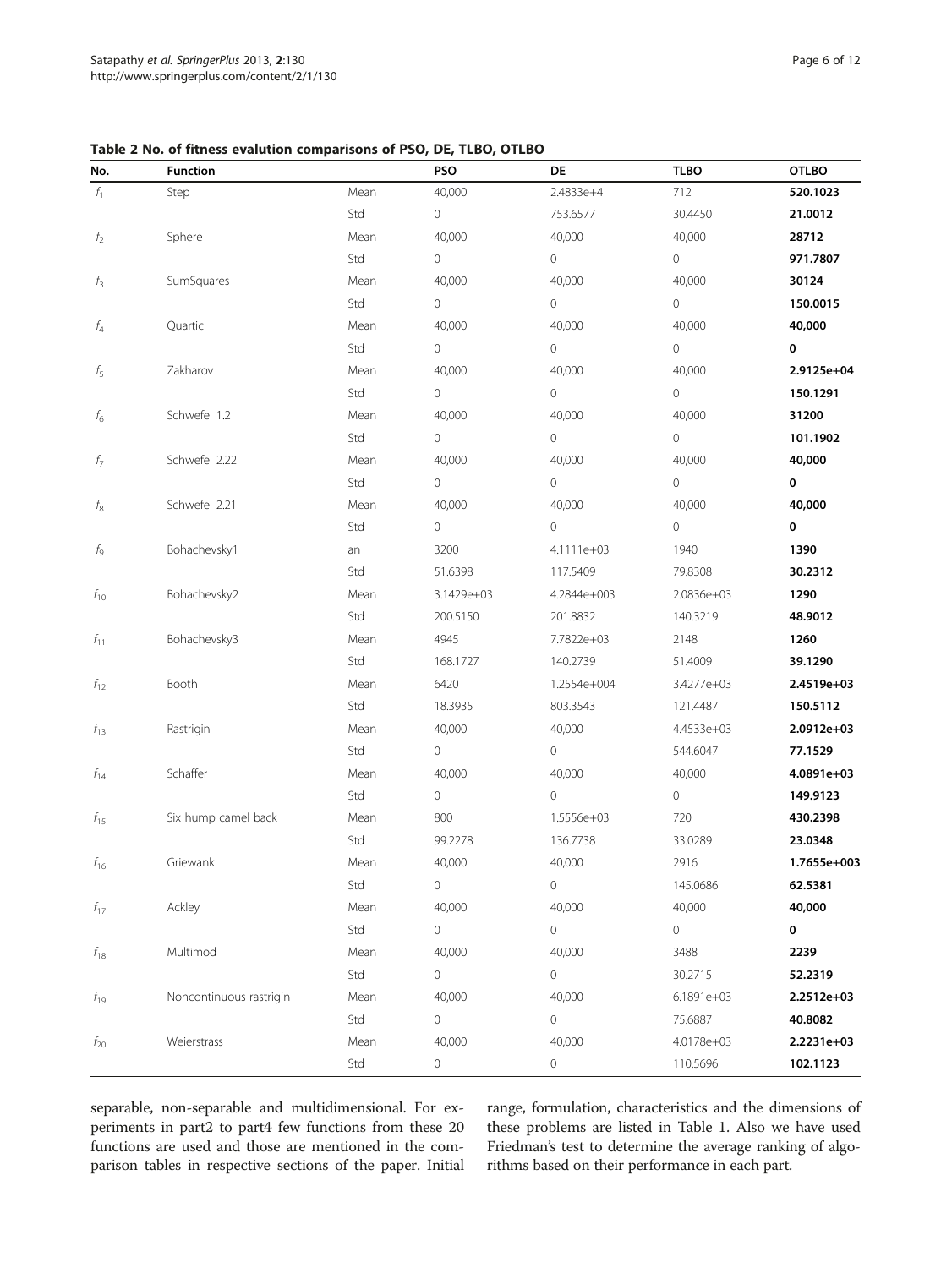<span id="page-6-0"></span>

| Table 3 Performance comparisons of PSO, DE, TLBO, OTLBO |  |
|---------------------------------------------------------|--|
|---------------------------------------------------------|--|

| No.            | <b>Function</b>         | Global min/max       |      | <b>PSO</b>   | DE             | <b>TLBO</b>  | <b>OTLBO</b> |
|----------------|-------------------------|----------------------|------|--------------|----------------|--------------|--------------|
| $f_1$          | Step                    | $f_{min} = 0$        | Mean | 203.3667     | 0              | $\circ$      | 0            |
|                |                         |                      | Std  | 56.2296      | 0              | $\mathbf{O}$ | 0            |
| f <sub>2</sub> | Sphere                  | $f_{min} = 0$        | Mean | 6.1515e-09   | 7.2140e-14     | 1.0425e-281  | 0            |
|                |                         |                      | Std  | 7.6615e-10   | 5.8941e-14     | $\circ$      | 0            |
| $f_3$          | SumSquares              | $f_{min} = 0$        | Mean | 3.7584e-14   | 6.1535e-15     | 1.5997e-281  | 0            |
|                |                         |                      | Std  | 1.0019e-14   | 3.0555e-15     | $\circ$      | 0            |
| $f_4$          | Quartic                 | $f_{min} = 0$        | Mean | 1.9275       | 0.0253         | 2.3477e-04   | 1.6911e-05   |
|                |                         |                      | Std  | 1.4029       | 0.0075         | 1.7875e-04   | 1.2211e-05   |
| $f_5$          | Zakharov                | $f_{min} = 0$        | Mean | 141.0112     | 66.8339        | 1.4515e-281  | 0            |
|                |                         |                      | Std  | 40.7567      | 14.4046        | $\circ$      | 0            |
| $f_6$          | Schwefel 1.2            | $f_{min} = 0$        | Mean | 9.3619e-08   | 5.3494e-13     | 2.6061e-270  | 0            |
|                |                         |                      | Std  | 6.6112e-08   | 4.6007e-13     | $\circ$      | 0            |
| f7             | Schwefel 2.22           | $f_{min} = 0$        | Mean | 9.3293       | 3.9546e-07     | 3.1583e-137  | 2.1123e-221  |
|                |                         |                      | Std  | 3.6619       | 1.9283e-07     | 1.7188e-137  | 0            |
| $f_8$          | Schwefel 2.21           | $f_{min} = 0$        | Mean | 60.9603      | 1.5340         | 4.3819e-136  | 4.0091e-215  |
|                |                         |                      | Std  | 4.0761       | 0.3900         | 1.5668e-136  | 0            |
| $f_{\rm Q}$    | Bohachevsky1            | $f_{min} = 0$        | Mean | 0            | 0              | $\mathbb O$  | 0            |
|                |                         |                      | Std  | $\mathbf{0}$ | $\overline{0}$ | $\mathbf{0}$ | 0            |
| $f_{10}$       | Bohachevsky2            | $f_{min} = 0$        | Mean | 0            | $\circ$        | $\mathbf{0}$ | 0            |
|                |                         |                      | Std  | $\mathbf{0}$ | 0              | $\circ$      | 0            |
| $f_{11}$       | Bohachevsky3            | $f_{min} = 0$        | Mean | 0            | 0              | $\mathbf{0}$ | 0            |
|                |                         |                      | Std  | 0            | 0              | $\mathbf{0}$ | 0            |
| $f_{12}$       | Booth                   | $f_{min} = 0$        | Mean | 0            | 0              | $\mathbf{0}$ | 0            |
|                |                         |                      | Std  | 0            | $\circ$        | $\circ$      | 0            |
| $f_{13}$       | Rastrigin               | $f_{min} = 0$        | Mean | 76.2918      | 5.6344         | $\circ$      | 0            |
|                |                         |                      | Std  | 17.1005      | 1.8667         | $\circ$      | 0            |
| $f_{14}$       | Schaffer                | $f_{min} = 0$        | Mean | 0.0097       | 0.0029         | 0.0066       | 0            |
|                |                         |                      | Std  | 0.0025       | 0.0011         | 0.0045       | 0            |
| $f_{15}$       | Six hump camel back     | $f_{min} = -1.03163$ | Mean | $-1.0316$    | $-1.0316$      | $-1.0316$    | $-1.0316$    |
|                |                         |                      | Std  | 0            | 0              | $\mathbf 0$  | 0            |
| $f_{16}$       | Griewank                | $f_{min} = 0$        | Mean | 7.6291e-08   | 5.7841e-011    | 0            | 0            |
|                |                         |                      | Std  | 4.0012e-09   | 1.6914e-011    | 0            | $\pmb{0}$    |
| $f_{17}$       | Ackley                  | $f_{min} = 0$        | Mean | 14.0614      | 7.3814e-08     | 1.7171e-15   | 1.1123e-15   |
|                |                         |                      | Std  | 2.0125       | 3.0453e-08     | 1.5979e-15   | 1.0021e-15   |
| $f_{\rm 18}$   | Multimod                | $f_{min} = 0$        | Mean | 2.1994e-257  | 2.5678e-255    | 0            | 0            |
|                |                         |                      | Std  | 0            | 0              | 0            | 0            |
| $f_{19}$       | Noncontinuous rastrigin | $f_{min} = 0$        | Mean | 100.3984     | 13.9237        | 0            | 0            |
|                |                         |                      | Std  | 28.7062      | 2.3146         | $\mathbf{0}$ | 0            |
| $f_{20}$       | Weierstrass             | $f_{min} = 0$        | Mean | 12.0447      | 1.5388e-05     | 0            | 0            |
|                |                         |                      | Std  | 2.6160       | 1.0139e-05     | 0            | 0            |

In part2 of our experiments, attempts are made to compare our proposed approach with the recent variants of PSO as per (Zhan et al. [2009](#page-11-0); Ratnaweera et al. [2004](#page-11-0)). The results of these variants are directly taken from

(Zhan et al. [2009](#page-11-0); Ratnaweera et al. [2004](#page-11-0)) and compared with OTLBO. In part3, the performance comparisons are made with the recent variants of DE as per (Zhan et al. [2009\)](#page-11-0). The part4 of our experiments devote to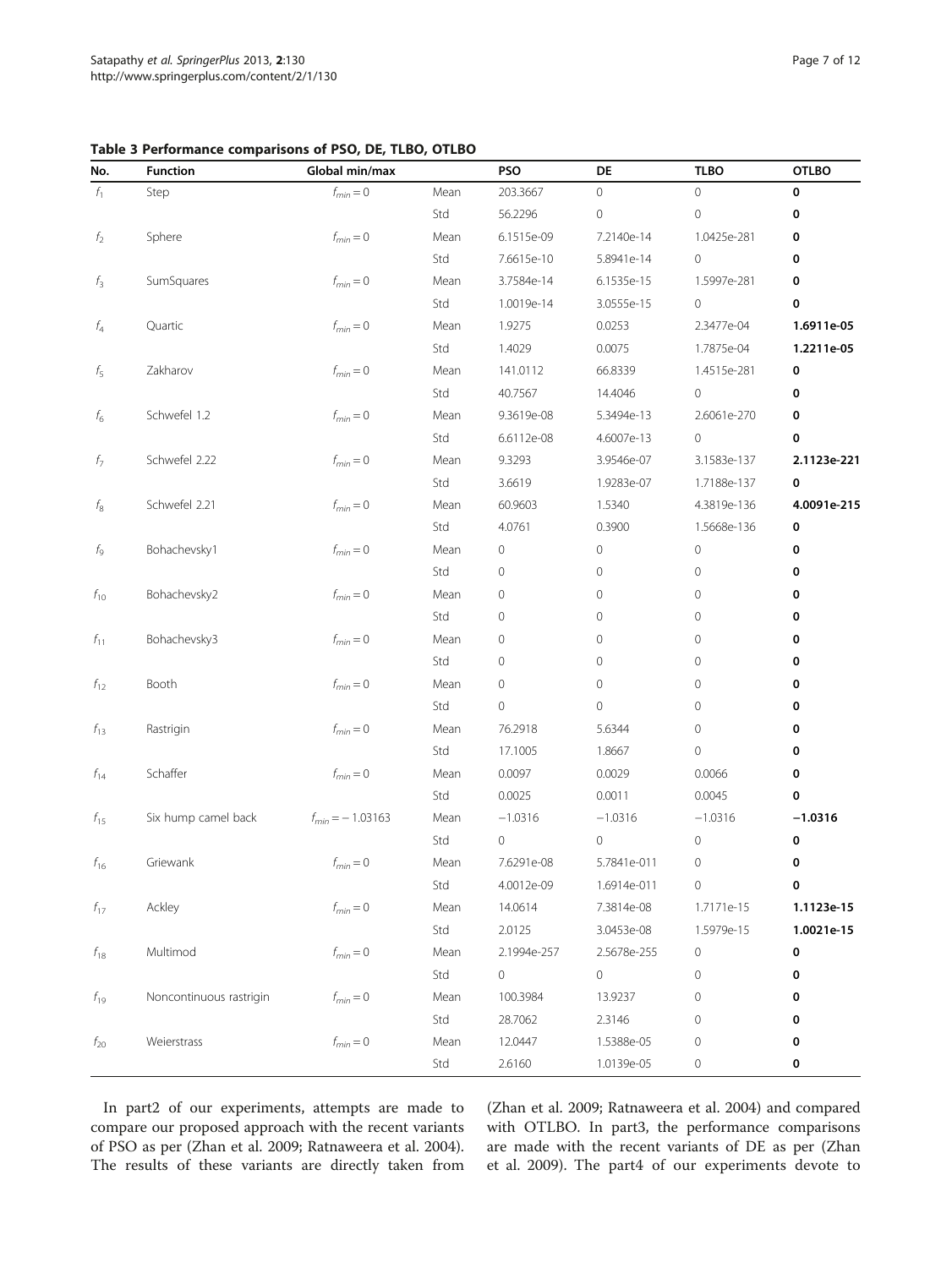<span id="page-7-0"></span>the performance comparison of OTLBO with Artificial Bee Colony (ABC) variants as in (Alatas [2010](#page-10-0); Zhu & Kwong [2010](#page-11-0); Kang et al. [2011;](#page-10-0) Gao & Liu [2011\)](#page-10-0). Readers may be intimated here that in all such above mentioned comparisons we have simulated OTLBO, CoDE, EPSDE, basic PSO, DE and TLBO of our own but gained results of other algorithms directly from the referred papers.

For comparing the speed of the algorithms, the first thing we require is a fair time measurement. The number of iterations or generations cannot be accepted as a time measure since the algorithms perform different amount of works in their inner loops, and they have different population sizes. Hence, we choose the number of fitness function evaluations (FEs) as a measure of computation time instead of generations or iterations. Since the algorithms are stochastic in nature, the results of two successive runs usually do not match. Hence, we have taken different independent runs (with different seeds of the random number generator) of each algorithm. Numbers of FEs for different algorithms which are compared with TLBO and OTLBO are taken as in (Zhan et al. [2009](#page-11-0); Ratnaweera et al. [2004;](#page-11-0) Alatas [2010](#page-10-0); Zhu & Kwong [2010](#page-11-0); Kang et al. [12;](#page-10-0) Gao & Liu [2011](#page-10-0)). However, for TLBO and OTLBO we have chosen  $4.0\times10^{4}$  as maximum number of FEs. The exact numbers of FEs in which we get optimal results with TLBO and OTLBO are given in the Table [2](#page-5-0).

# Experiment 1: OTLBO vs. PSO, DE and TLBO

In all experiments in this section, the values of the common parameters used in each algorithm such as population size and total evaluation number were chosen to be the same. Population size was 20 and the maximum number fitness function evaluation was  $4.0\times10^4$  for all functions. The other specific parameters of algorithms are given below:

PSO Settings: Cognitive and social components  $c_1, c_2$ , are constants that can be used to change the weighting between personal and population experience, respectively. In our experiments cognitive and social components were both set to 2. Inertia weight, which determines how the previous velocity of the particle influences the velocity in the next iteration, was 0.5.

DE Settings: In DE, F is a real constant which affects the differential variation between two Solutions and set to  $F = 0.5*(1 + \text{rand}(0, 1))$  where rand  $(0, 1)$  is a uniformly distributed random number within the range [0, 1] in our experiments. Value of crossover rate, which controls the change of the diversity of the population, was chosen to be  $R = (Rmax - Rmin) * (MAXIT–iter) /$ MAXIT where Rmax=1 and Rmin=0.5 are the maximum

Table 4 t value, significant at a 0.05 level of significance by two tailed test using Table [3](#page-6-0)

| Function no.              | PSO/OTLBO | <b>DE/OTLBO</b>                  | TLBO/OTLBO |
|---------------------------|-----------|----------------------------------|------------|
| $f_1$                     | $\ddot{}$ | $\sf NA$                         | <b>NA</b>  |
| $f_2^{\phantom{\dagger}}$ | $\ddot{}$ | $\ddot{}$                        | $\ddot{}$  |
| $f_3$                     | $\ddot{}$ | $\ddot{}$                        | $\ddot{}$  |
| $f_4$                     | $\ddot{}$ | $\ddot{}$                        | $^{+}$     |
| $f_5$                     | $\ddot{}$ | $\ddot{}$                        | $\ddot{}$  |
| $f_6$                     | $\ddot{}$ | $\ddot{}$                        | $\ddot{}$  |
| $f_7\,$                   | $\ddot{}$ | $\begin{array}{c} + \end{array}$ | $\ddot{}$  |
| $f_8^{\phantom{\dagger}}$ | $\ddot{}$ | $\begin{array}{c} + \end{array}$ | $\ddot{}$  |
| $f_{\rm Q}$               | ΝA        | NA                               | $\sf NA$   |
| $f_{10}$                  | ΝA        | $\sf NA$                         | <b>NA</b>  |
| $f_{11}$                  | ΝA        | <b>NA</b>                        | <b>NA</b>  |
| $f_{12}$                  | NA        | NA                               | $\sf NA$   |
| $f_{13}$                  | $\ddot{}$ | $\ddot{}$                        | $\sf NA$   |
| $f_{14}$                  | $\ddot{}$ | $\begin{array}{c} + \end{array}$ | $^{+}$     |
| $f_{15}$                  | ΝA        | NA                               | ΝA         |
| $f_{16}$                  | $\ddot{}$ | $\ddot{}$                        | <b>NA</b>  |
| $f_{17}$                  | $\ddot{}$ | $\ddot{}$                        | $^{+}$     |
| $f_{\rm 18}$              | $\ddot{}$ | $\ddot{}$                        | ΝA         |
| $f_{19}$                  | $\ddot{}$ | $^{+}$                           | $\sf NA$   |
| $f_{\rm 20}$              | $\ddot{}$ |                                  | $\sf NA$   |

and minimum values of scale factor R, iter is the current iteration number and MAXIT is the maximum number of allowable iterations as recommended in (Swagatam & Ajith [2008\)](#page-11-0).

TLBO Settings: For TLBO there is no such constant to set.

OTLBO Settings: For OTLBO, label Q= 6 is chosen emprically.

In Experiments 1, we compared the PSO, DE, TLBO and OTLBO algorithms on a large set of functions described in the previous section and are listed in Table [1.](#page-4-0) Each of the experiments in this section was repeated 30 times and it was terminated when it reached the maximum number of evaluations or when it reached the global minimum value with different random seeds and mean value and standard deviations of fitness value produced by the algorithms have been recorded in the Table [3](#page-6-0) and at the same time mean value and standard deviations of no of fitness evaluation produced by the algorithms have been recorded in the Table [2](#page-5-0).

Table 5 Average ranking of optimization algorithm based on the performance using Table [3](#page-6-0)

| Algorithm | <b>PSO</b> | DE    | TLBO | <b>OTLBO</b> |
|-----------|------------|-------|------|--------------|
| Ranking   | 3.575      | ი 825 | 2.05 | .55          |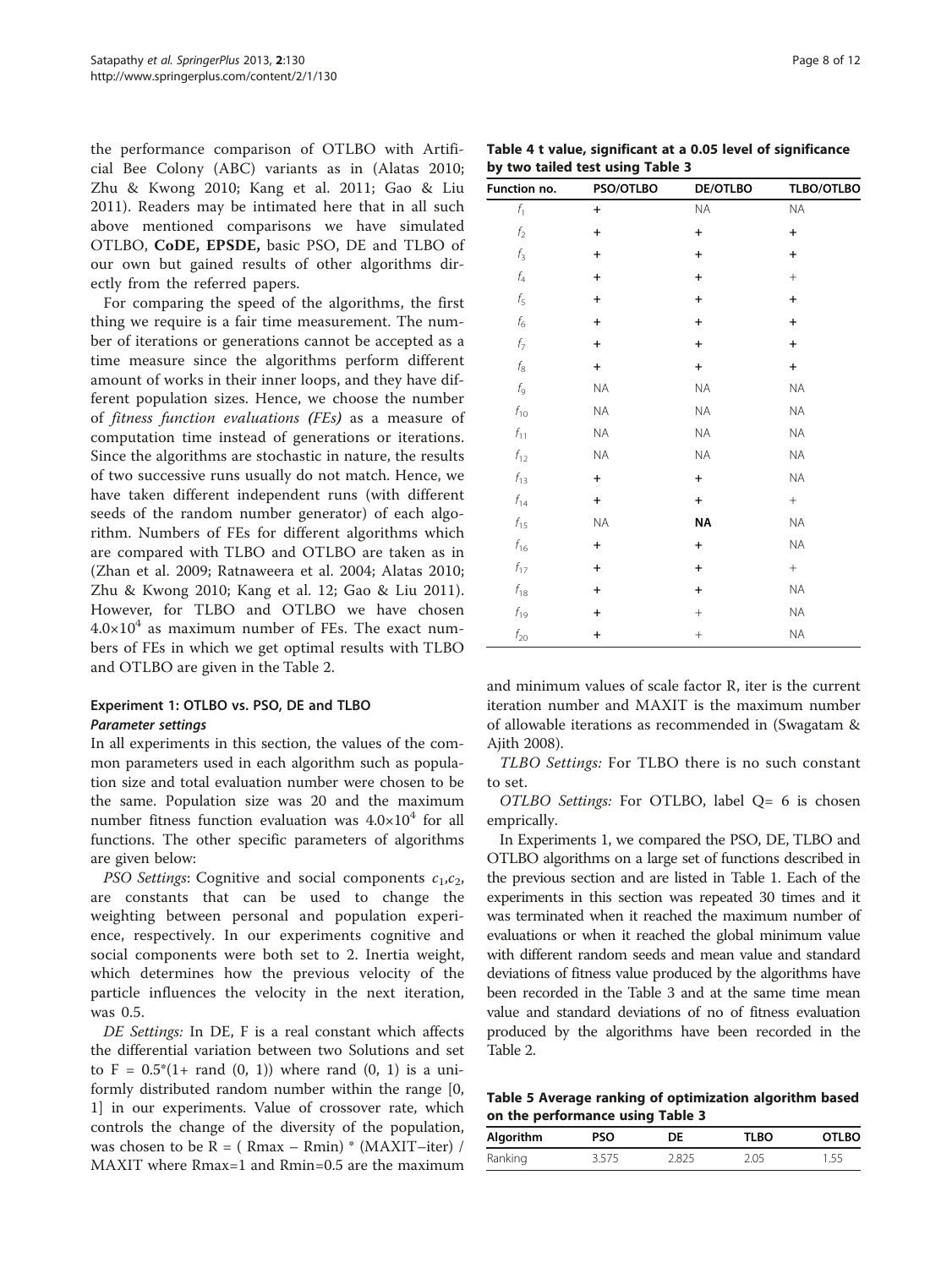| <b>Function</b>        |      | <b>OEA</b>  | <b>HPSO-TVAC</b> | <b>CLPSO</b> | <b>APSO</b> | <b>OTLBO</b> | Significant     |
|------------------------|------|-------------|------------------|--------------|-------------|--------------|-----------------|
| Sphere                 | Mean | 2.48e-30    | 3.38e-41         | 1.89e-19     | 1.45e-150   | $\mathbf 0$  | $+$             |
|                        | Std  | 1.128e-29   | 8.50e-41         | 1.49e-19     | 5.73e-150   | $\mathbf 0$  |                 |
| Schwefel 2.22          | Mean | 2.068e-13   | 6.9e-23          | 1.01e-13     | 5.15e-84    | 2.1123e-221  | $^{+}$          |
|                        | Std  | 2.440e-12   | 6.89e-23         | 6.54e-14     | 1.44e-83    | 0            |                 |
| Schwefel 1.2           | Mean | 1.883e-09   | 2.89e-07         | 3.97e+02     | $1.0e-10$   | 0            | $\! + \!\!\!\!$ |
|                        | Std  | 3.726e-9    | 2.97e-07         | $1.42e + 02$ | 2.13e-10    | 0            |                 |
| Step                   | Mean | 0           | $\mathbf{0}$     | $\mathbf{0}$ | 0           | $\mathbf{0}$ | <b>NA</b>       |
|                        | Std  | 0           | $\overline{0}$   | $\circ$      | 0           | $\mathbf{0}$ |                 |
| Rastrigin              | Mean | 5.430e-17   | 2.39             | 2.57e-11     | 5.8e-15     | 0            | $^{+}$          |
|                        | Std  | 1.683e-16   | 3.71             | $6.64e-11$   | $1.01e-14$  | 0            |                 |
| Noncontinous Rastrigin | Mean | $\mathbb N$ | 1.83             | 0.167        | 4.14e-16    | $\mathbf 0$  | $+$             |
|                        | Std  | $\mathbb N$ | 2.65             | 0.379        | 1.45e-15    | $\mathbf 0$  |                 |
| Ackley                 | Mean | 5.336e-14   | 2.06e-10         | 2.01e-12     | $1.11e-14$  | 3.1123e-15   | $+$             |
|                        | Std  | 2.945e-13   | 9.45e-10         | 9.22e-13     | 3.55e-15    | 1.0021e-15   |                 |
| Griewank               | Mean | 1.317e-02   | 1.07e-02         | 6.45e-13     | 1.67e-02    | 0            | $^{+}$          |
|                        | Std  | 1.561e-02   | 1.14e-02         | 2.07e-12     | 2.41e-02    | 0            |                 |

<span id="page-8-0"></span>Table 6 Performance comparisons OTLBO, OEA, HPSO-TVAC, CLPSO and APSO

In order to analyze the results whether there is significance between the results of each algorithm, we performed t-test on pairs of algorithms which is quite popular among researchers in evolutionary computing (Das et al. [2009\)](#page-10-0). In the Table [4](#page-7-0) we report the statistical significance level of difference of the means of PSO and OTLBO algorithm, DE and OTLBO algorithm, TLBO and OTLBO algorithm. The t value is significant at a 0.05 level of significance by two tailed test. In table '+' indicates the t value is significant' means the difference of means is not statistical siginificant and 'NA' stands for Not applicable, covering cases for which the two algorithms achieve the same accuracy results. From the Table [4,](#page-7-0) we conclude that for 15 functions OTLBO technique is performing superior then PSO and in 5 functions they are similar in performance. While comparing OTLBO and DE, we can conclude OTLBO is significantly performing better in 14 functions and in 6 cases both are similar. However, between OTLBO and TLBO, the performance comparison is competitive. OTLBO is significant only for 9 functions but both are similar for 11 functions.

Table [5](#page-7-0) reports the average ranking of optimization algorithms obtained by the Friedman's test based on the performance using Table [3](#page-6-0). The proposed OTLBO

Table 7 Average ranking of optimization algorithm based on the performance using Table 6

| Algorithm OEA | HPSO CLPSO |                                                   | APSO | <b>OTLBO</b> |  |
|---------------|------------|---------------------------------------------------|------|--------------|--|
| Ranking       |            | 3.428571 3.71428 3.85714286 2.71428571 1.28571429 |      |              |  |

algorithm is ranked first, followed by TLBO, DE and PSO successively.

### Experiments 2: OTLBO vs. OEA, HPSO-TVAC, CLPSO and APSO

The experiments in this section constitute the comparison of the OTLBO algorithm versus OEA, HPSO-TVAC, CLPSO and APSO on 8 benchmarks described in (Zhan et al. [2009](#page-11-0)), where OEA uses the number of  $3.0\times10^5$  FEs and HPSO-TVAC, CLPSO and APSO use the number of  $2.0\times10^5$  FEs, where as OTLBO runs for  $4.0\times10^4$  FEs. The results of OEA, HPSO-TVAC, CLPSO and APSO are gained from (Zhan et al. [2009](#page-11-0); Ratnaweera et al. [2004](#page-11-0)) directly. In the last column of Table 6 shows the siginificance level between best and second best algorithm using t test at a 0.05 level of significance by two tailed test. Note that here '+' indicates the t value is significant means the difference of means is not statistical siginificant and 'NA' stands for Not applicable, covering cases for which the two algorithms achieve the same accuracy results. As can be seen from Table 6, OTLBO greatly outperforms OEA, HPSO-TVAC, CLPSO and APSO with better mean and standard deviation.

Table 7 reports the average ranking of optimization algorithms obtained by the Friedman's test based on the performance using Table 6. The proposed OTLBO algorithm is ranked first, followed by APSO,OEA, HPSO, CLPSO successively.

### Experiment 3: OTLBO vs. JADE, jDE, SaDE, CoDE, EPSDE

The experiments in this section constitute the comparison of the OTLBO algorithm versus SaDE, jDE, JADE,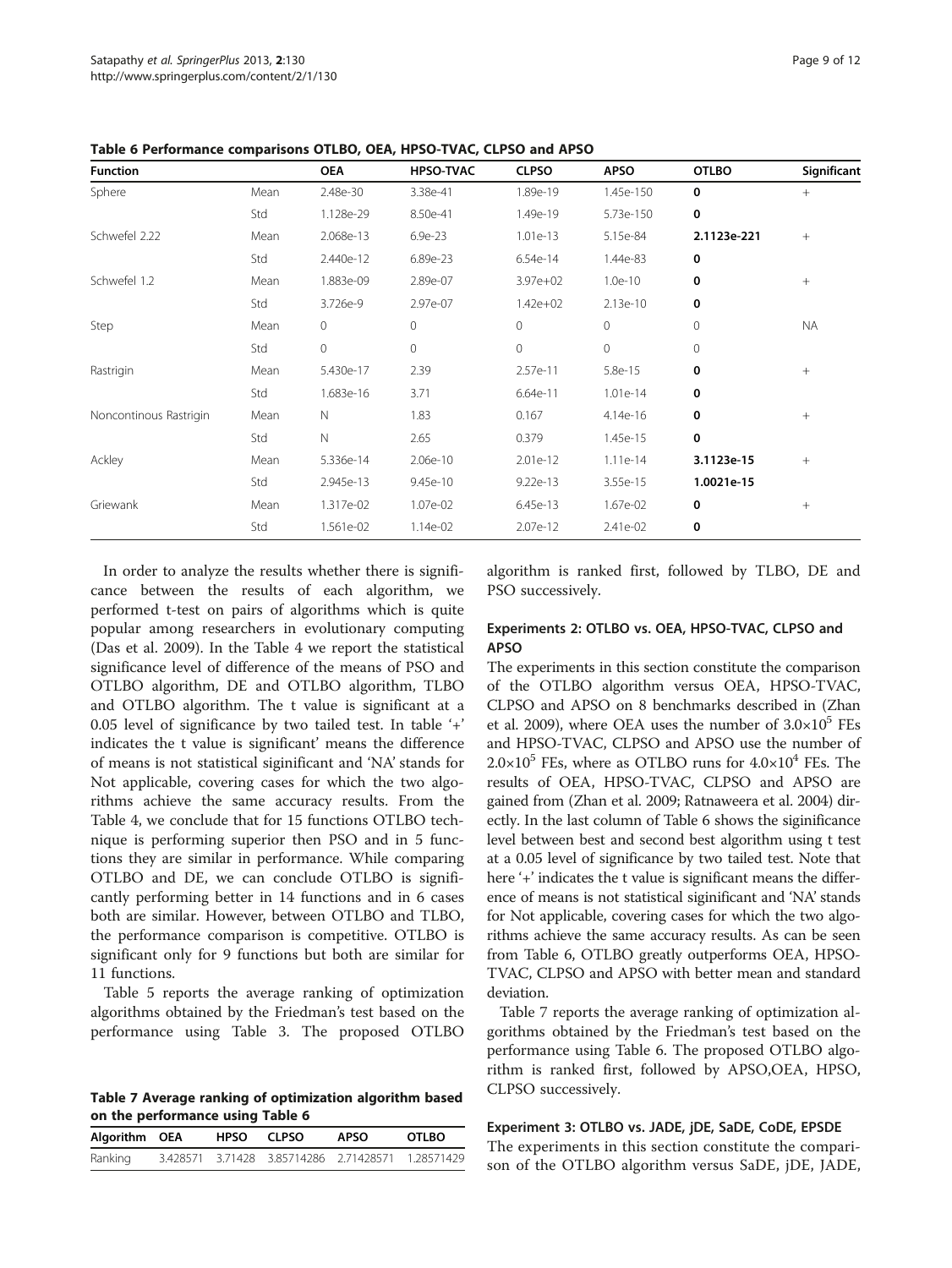| <b>Function</b> | <b>FEs</b>          |      | <b>SaDE</b> | jDE         | <b>JADE</b> | CoDE         | <b>EPSDE</b> | <b>OTLBO</b> | Significant |
|-----------------|---------------------|------|-------------|-------------|-------------|--------------|--------------|--------------|-------------|
| Sphere          | $1.5 \times 10^{5}$ | Mean | 4.5e-20     | 2.5e-28     | 1.8e-60     | 1.12e-31     | 1.53e-85     | $\mathbf 0$  | $^{+}$      |
|                 |                     | Std  | 1.9e-14     | 3.5e-28     | 8.4e-60     | 3.45-31      | 9.01e-86     | 0            |             |
| Schwefel 2.22   | $2.0 \times 10^{5}$ | Mean | 1.9e-14     | $1.5e-23$   | 1.8e-25     | 1.22e-23     | 3.18e-54     | 0            | $^{+}$      |
|                 |                     | Std  | $1.1e-14$   | $1.0e-23$   | 8.8e-25     | 3.90e-23     | 3.11e-54     | $\mathbf 0$  |             |
| Schwefel 1.2    | $5.0 \times 10^{5}$ | Mean | $9.0e-37$   | $5.2e-14$   | 5.7e-61     | 7.86e-31     | 4.81e-76     | 0            | $^{+}$      |
|                 |                     | Std  | 5.4e-36     | $1.1e-13$   | 2.7e-60     | 1.86e-32     | 1.90e-76     | $\bf{0}$     |             |
| Step            | $1.0 \times 10^{4}$ | Mean | $9.3e + 02$ | $1.0e + 03$ | $2.9e + 0$  | $3.00e + 00$ | $\circ$      | 0            | <b>NA</b>   |
|                 |                     | Std  | $1.8e + 02$ | $2.2e + 02$ | $1.2e + 0$  | 1.90E+00     | 0            | 0            |             |
| Rastrigin       | $1.0 \times 10^5$   | Mean | $1.2e-03$   | 1.5e-04     | 1.0e-04     | 1.21e-01     | 0            | 0            | <b>NA</b>   |
|                 |                     | Std  | 6.5e-04     | 2.0e-04     | $6.0e-05$   | 3.89e-02     | $\circ$      | $\mathbf 0$  |             |
| Schwefel 2.21   | $5.0 \times 10^5$ . | Mean | 7.4e-11     | 1.4e-15     | 8.2e-24     | 2.44e-27     | 1.94e-2      | $\bf{0}$     | $^{+}$      |
|                 |                     | Std  | 1.82e-10    | $1.0e-15$   | $4.0e-23$   | 1.89e-27     | 8.90e-4      | 0            |             |
| kley            | $5.0 \times 10^{4}$ | Mean | $2.7e-03$   | 3.5e-04     | 8.2e-10     | 1.18e-04     | 5.36e-13     | 2.78e-15     | $+$         |
|                 |                     | Std  | 5.1e-04     | 1.0e-04     | 6.9e-10     | 4.90e-04     | 4.77e-14     | 1.56e-15     |             |
| Griewank        | $5.0 \times 10^{4}$ | Mean | 7.8e-04     | 1.9e-05     | 9.9e-08     | 1.74e-07     | $\circ$      | 0            | <b>NA</b>   |
|                 |                     | Std  | $1.2e-03$   | 5.8e-05     | 6.0e-07     | 2.33e-07     | 0            | 0            |             |

<span id="page-9-0"></span>Table 8 Performance comparisons OTLBO, JADE, jDE ,SaDE,CoDE, EPSDE

Table 9 Average ranking of optimization algorithm based on the performance using Table [6](#page-8-0)

| Alc<br>- | .nr<br>c<br>$  -$                 | iDI<br>the contract of the contract of the | <b>JADE</b><br>----- | <b>DE</b>              |                      | --<br>_____         |
|----------|-----------------------------------|--------------------------------------------|----------------------|------------------------|----------------------|---------------------|
| Ranki    | - ---<br>$\overline{\phantom{a}}$ | ---<br>، ت                                 |                      | $\sim$<br>∸<br>$\cdot$ | $\sim$ $\sim$<br>سمد | ---<br>. . <i>.</i> |

### Table 10 Performance comparisons of OTLBO, CABC, GABC ,RABC and IABC

| <b>Function</b> | <b>FEs</b>          |      | <b>CABC</b> | <b>GABC</b> | <b>RABC</b> | <b>IABC</b>  | <b>OTLBO</b> | Significant |
|-----------------|---------------------|------|-------------|-------------|-------------|--------------|--------------|-------------|
| Sphere          | $1.5 \times 10^{5}$ | Mean | 2.3e-40     | 3.6e-63     | $9.1e-61$   | 5.34e-178    | 0            | $^{+}$      |
|                 |                     | Std  | 1.7e-40     | 5.7e-63     | $2.1e-60$   | $\circ$      | 0            |             |
| Schwefel 2.22   | $2.0 \times 10^5$   | Mean | 3.5e-30     | 4.8e-45     | $3.2e-74$   | 8.82e-127    | 0            | $^{+}$      |
|                 |                     | Std  | 4.8e-30     | 1.4e-45     | $2.0e-73$   | 3.49e-126    | 0            |             |
| Schwefel 1.2    | $5.0 \times 10^{5}$ | Mean | $8.4e + 02$ | $4.3e + 02$ | 2.9e-24     | 1.78e-65     | 0            | $^{+}$      |
|                 |                     | Std  | $9.1e + 02$ | $8.0e + 02$ | 1.5e-23     | 2.21e-65     | 0            |             |
| Step            | $1.0 \times 10^{4}$ | Mean | 0           | 0           | $\circ$     | $\mathbf 0$  | 0            | <b>NA</b>   |
|                 |                     | Std  | $\mathbf 0$ | 0           | $\circ$     | $\mathbf 0$  | 0            |             |
| Rastrigin       | $5.0 \times 10^{4}$ | Mean | 1.3e-00     | $1.5e-10$   | 2.3e-02     | $\mathbf 0$  | 0            | $^{+}$      |
|                 |                     | Std  | $2.7e - 00$ | 2.7e-10     | 5.1e-01     | $\mathbf 0$  | 0            |             |
| Schwefel 2.21   | $5.0 \times 10^{5}$ | Mean | $6.1e-03$   | 3.6e-06     | 2.8e-02     | 4.98e-38     | 0            | $+$         |
|                 |                     | Std  | 5.7e-03     | 7.6e-07     | 1.7e-02     | 8.59e-38     | 0            |             |
| Ackley          | $5.0 \times 10^{4}$ | Mean | 1.0e-05     | 1.8e-09     | 9.6e-07     | 3.87e-14     | 2.7812e-15   | $^{+}$      |
|                 |                     | Std  | 2.4e-06     | 7.7e-10     | 8.3e-07     | 8.52e-15     | 1.5611e-15   |             |
| Griewank        | $5.0 \times 10^{4}$ | Mean | $1.2e-04$   | $6.0e-13$   | 8.7e-08     | $\mathbf{0}$ | 0            | $+$         |
|                 |                     | Std  | 4.6e-04     | 7.7e-13     | 2.1e-08     | $\mathbf 0$  | 0            |             |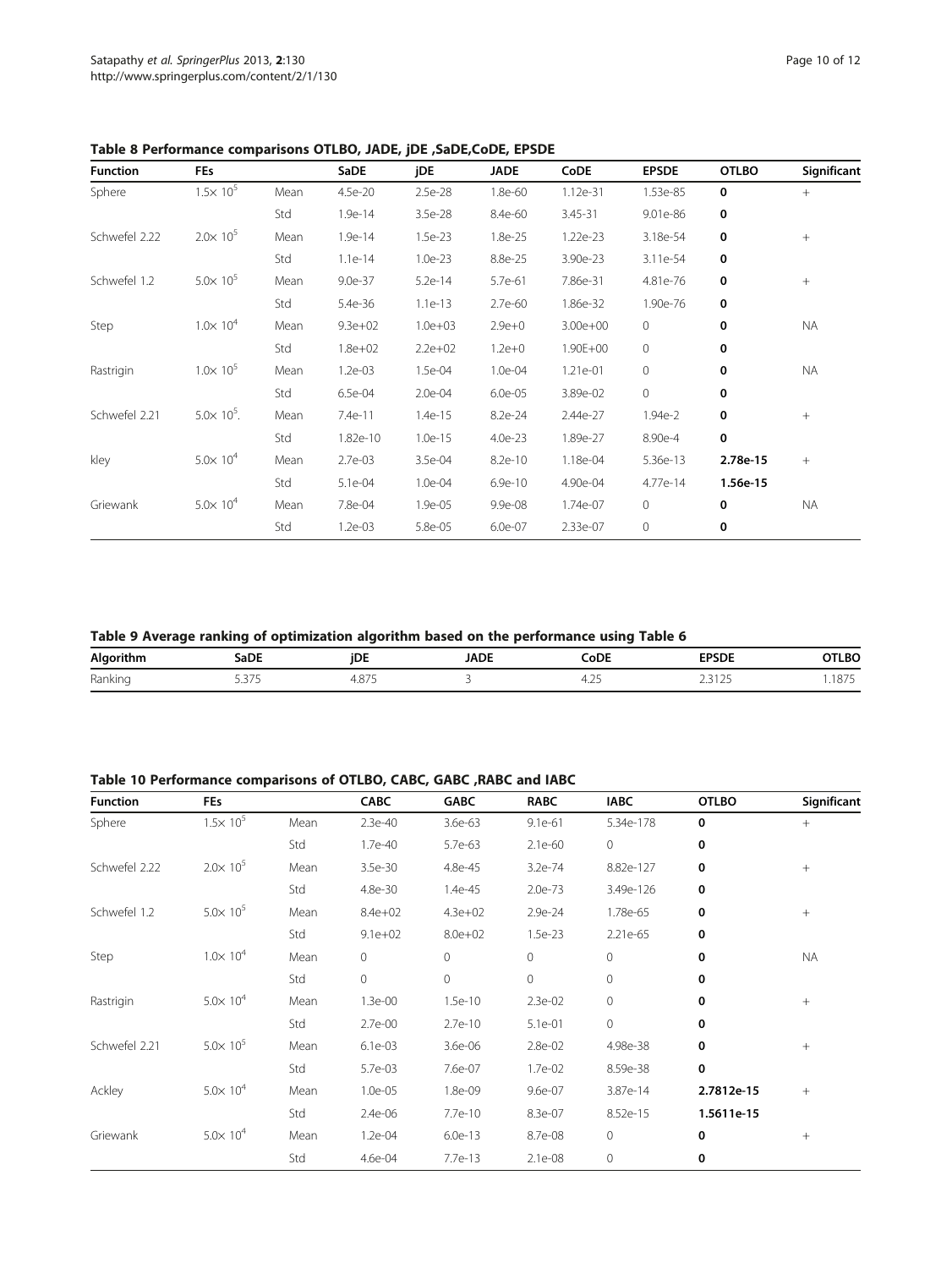<span id="page-10-0"></span>Table 11 Average ranking of optimization algorithm based on the performance using Table [7](#page-8-0)

| Algorithm | <b>CABC</b> | GABC | RABC | IABC | <b>OTLBO</b> |  |  |  |  |
|-----------|-------------|------|------|------|--------------|--|--|--|--|
| Ranking   | 4.625       | 3.25 | 3.75 | 2.00 | 1.375        |  |  |  |  |

CoDE (Wang et al. [2011](#page-11-0)), EPSDE (Mallipeddi et al. [2011\)](#page-11-0) on 8 benchmark functions which are describe in (Zhan et al. [2009](#page-11-0)). The results of JADE, jDE and SaDE are gained from (Zhan et al. [2009](#page-11-0)) directly. In the last column of Table [8](#page-9-0) shows the significance level between best and second best algorithm using t test at a 0.05 level of significance by two tailed test. Note that here '+' indicates the t value is significant,'.' means the difference of means is not statistical significant and 'NA' stands for Not applicable, covering cases for which the two algorithms achieve the same accuracy results It can be seen from Table [8](#page-9-0) that OTLBO performs much better than these DE variants on almost all the functions.

Table [9](#page-9-0) reports the average ranking of optimization algorithms obtained by the Friedman's test based on the performance using Table [8.](#page-9-0) The proposed OTLBO algorithm is ranked first, followed by EPSDE, JADE, CoDE, jDE, SaDE successively.

### Experiment 4: OTLBO vs. CABC, GABC ,RABC and IABC

The experiments in this section constitute the comparison of the OTLBO algorithm versus CABC(Alatas 2010), GABC(Zhu & Kwong [2010\)](#page-11-0), RABC(Kang 2011) and IABC(Gao & Liu 2011) on 8 benchmark functions. The parameters of the algorithms are identical to (Kang 2011). In the last column of Table [10](#page-9-0) shows the significance level between best and second best algorithm using t test at a 0.05 level of significance by two tailed test. Note that here '+' indicates the t value is significant means the difference of means is not statistical significant and 'NA' stands for Not applicable, covering cases for which the two algorithms achieve the same accuracy results The results, which have been summarized in Table [10](#page-9-0), show that OTLBO performs much better in most cases than these ABC variants.

Table 11 reports the average ranking of optimization algorithms obtained by the Friedman's test based on the performance using Table [10](#page-9-0). The proposed OTLBO algorithm is ranked first, followed by IABC, GABC, RABC, CABC successively.

### Conclusions and further study

In this work orthogonal design approach is implemented to optimize global benchmark functions using basic Teaching-Learning based Optimization (TLBO). The proposed approach is known as Orthogonal TLBO (OTLBO).The benefit is derived in making the basic TLBO fasters with our proposed approach. Orthogonal

design makes the search efficient in a large sample space to arrive at optimum solution. The paper discusses the fundamentals of orthogonal design and its framework in TLBO. The performance comparisons are done with TLBO and other evolutionary computation techniques like particle swarm optimization (PSO), Differential evolution (DE), artificial bee colony (ABC) and several of variants of these algorithms suggested by other researchers. From the results analysis it is evident that OTLBO outperforms all other approaches including basic TLBO for all benchmark functions investigated in our work. The efficiency of the proposed approach is compared with other algorithms in terms of number of function evaluations (FEs). We can conclude by saying that OTLBO is a very powerful approach of optimizing different types of problems which are separable, nonseparable, unimodal and multimodal in providing quality optimum results in faster convergence time compared to very popular evolutionary techniques like PSO, DE, ABC and its variants. As a further research it remains to be seen how this adapts to multi-objective optimization problems and also some engineering applications from mechanical, chemical or data mining may be investigated.

### Competing interests

The authors declare that they have no competing interests.

### Authors' contributions

SCS and KP carried out the mathematical studies and computations. AN carried out the experiments of all algorithms. All authors read and approved the final manuscript.

#### Author details

<sup>1</sup> ANITS, Vishakapatnam, India. <sup>2</sup> MITS, Rayagada, India. <sup>3</sup> CUTM, Paralakhemundi, India.

Received: 28 November 2012 Accepted: 14 March 2013 Published: 23 March 2013

### References

- Alatas B (2010) Chaotic bee colony algorithms for global numerical optimization. Expert Syst Appl 37:5682–5687
- Das S, Abraham A, Chakraborty UK, Konar A (2009) Differential evolution using a neighborhood-based mutation operator. IEEE Trans Evol Comput 13:526–553
- Ding CM, Zhang CS, Liu GZ (1997) Orthogonal experimental genetic algorithms and its application in function optimization. Systems Engineering and Electronics 10:57–60
- Fang KT, Ma CX (2001) Orthogonal and Uniform Design. Science Press, Beijing
- Fogel B (1995) Evolutionary Computation: Towards a New Philosophy of Machine Learning. IEEE press, Piscataway,NJ
- Gao W, Liu S (2011) Improved artificial bee colony algorithm for global optimization. Inf Process Lett 111:871–882
- Kang F (2011) J. J Li, Z.Y. Ma, Rosenbrock artificial bee colony algorithm for accurate global optimization of numerical functions. Inform Sci 12:3508–3531
- Kang F, Li JJ, Ma ZY (12) Rosenbrock artificial bee colony algorithm for accurate global optimization of numerical functions. Inform Sci 2011:3508–3531
- Kui-fan SHI, Ji-wen DONG, Jin-ping LI, et al. (2002) Orthogonal genetic algorithm (in Chinese). ACTA ELECTRONICA SINICA 10:1501–1504
- Kwon-Hee L, Jeong-Wook Y, Joon-Seong P, et al. (2003) "An optimization algorithm using orthogonal arrays in discrete design space for structures." Finite Elements in Analysis and Design 40:121–135
- Leung YW, Wang Y (2001) An orthogonal genetic algorithm with quantization for global numerical optimization. IEEE Trans Evol Comput 5:41–53